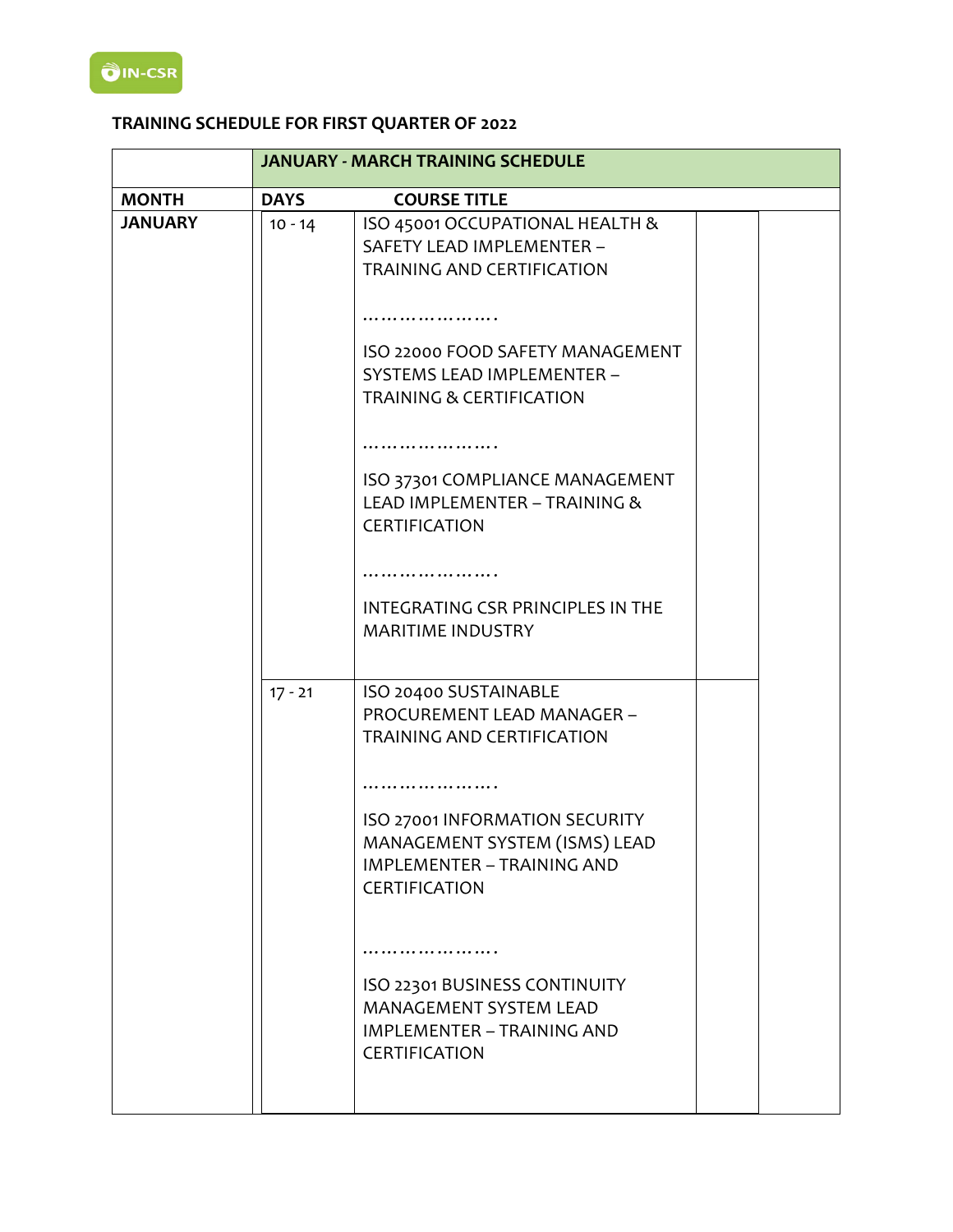

|                     |           | SOCIAL RESPONSIBILITY - PRINCIPLES<br>AND PRACTICES IN THE PUBLIC SECTOR                        |  |
|---------------------|-----------|-------------------------------------------------------------------------------------------------|--|
|                     | $24 - 28$ | ISO 26000 SOCIAL RESPONSIBILITY<br>LEAD IMPLEMENTER - TRAINING AND                              |  |
|                     |           | <b>CERTIFICATION</b><br>.                                                                       |  |
|                     |           | ISO 37301 COMPLIANCE MANAGEMENT<br><b>LEAD AUDITOR - TRAINING &amp;</b><br>CERTIFICATION        |  |
|                     | $24 - 26$ | ISO 31000 RISK MANAGER - TRAINING<br><b>AND CERTIFICATION</b>                                   |  |
|                     |           | ENVIRONMENTAL ACCOUNTING AND<br>REPORTING GUIDELINES                                            |  |
|                     | $31 - 4$  | (In line with ISO 14064-1:2018)<br>ISO 14001 ENVIRONMENTAL                                      |  |
| <b>JAN/FEBRUARY</b> |           | <b>MANAGEMENT LEAD IMPLEMENTER -</b><br>TRAINING AND CERTIFICATION                              |  |
|                     |           | ISO 22301 BUSINESS CONTINUITY<br>MANAGEMENT SYSTEM LEAD AUDITOR<br>- TRAINING AND CERTIFICATION |  |
|                     |           | ISO 21500 PROJECT MANAGEMENT LEAD                                                               |  |
|                     |           | <b>ASSESSOR - TRAINING AND</b><br>CERTIFICATION                                                 |  |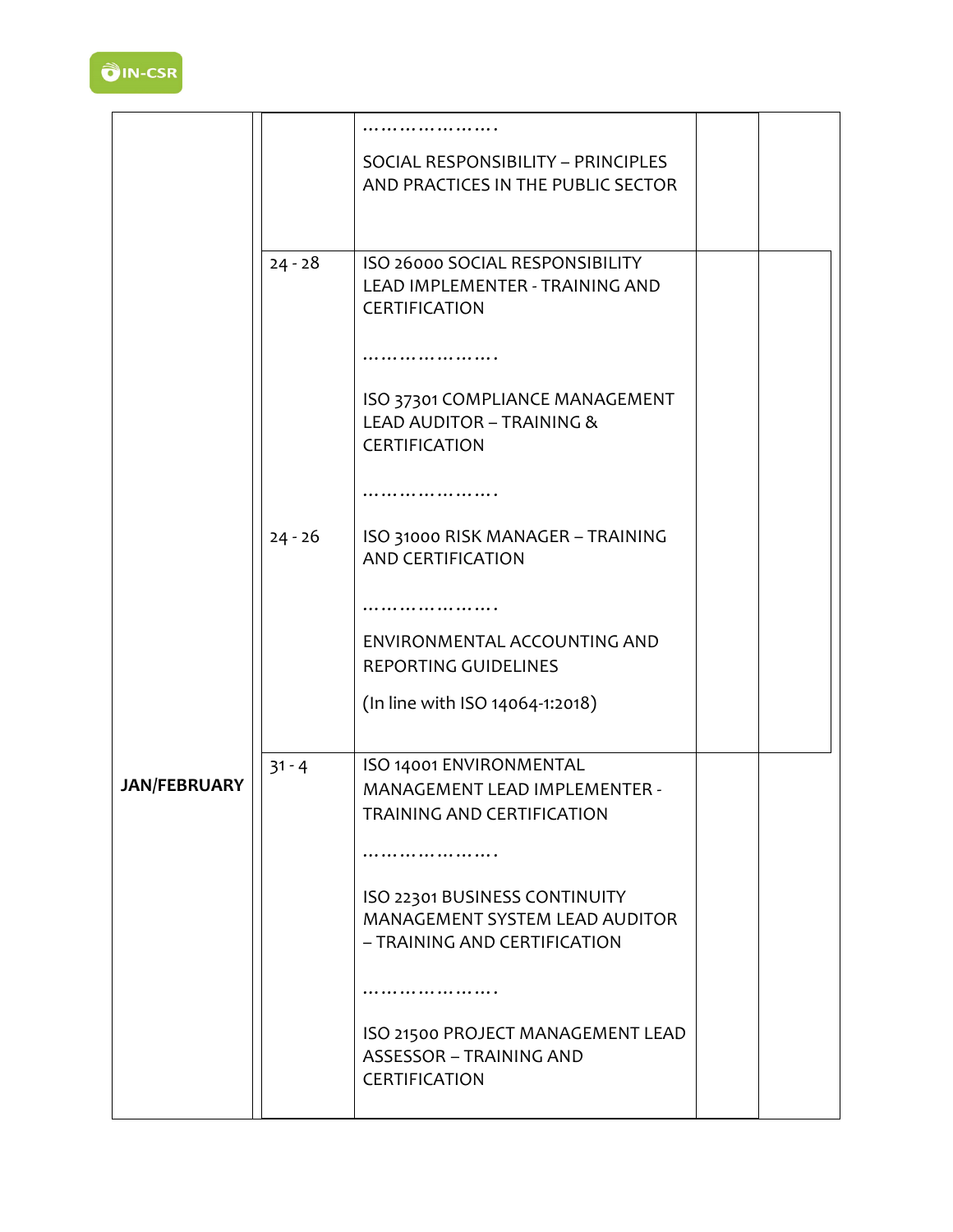

|           | <b>CORPORATE SUSTAINABILITY AND</b><br><b>RESPONSIBILITY - STRATEGIES FOR</b><br>SUSTAINABLE AGRICULTURE             |  |
|-----------|----------------------------------------------------------------------------------------------------------------------|--|
| $7 - 11$  | ISO 45001 OCCUPATIONAL HEALTH &<br>SAFETY LEAD AUDITOR - TRAINING AND<br><b>CERTIFICATION</b>                        |  |
|           | .<br>ISO 31000 LEAD RISK MANAGER -<br><b>TRAINING AND CERTIFICATION</b>                                              |  |
|           | .<br>ISO 22000 FOOD SAFETY MANAGEMENT                                                                                |  |
|           | SYSTEMS LEAD AUDITOR - TRAINING &<br><b>CERTIFICATION</b>                                                            |  |
|           | CSR, BUSINESS ETHICS AND CORPORATE<br><b>GOVERNANCE</b>                                                              |  |
| $14 - 18$ | ISO 26000 SOCIAL RESPONSIBILITY<br><b>LEAD AUDITOR - TRAINING AND</b><br><b>CERTIFICATION</b>                        |  |
|           |                                                                                                                      |  |
|           | ISO 22301 BUSINESS CONTINUITY<br>MANAGEMENT SYSTEM LEAD<br><b>IMPLEMENTER - TRAINING AND</b><br><b>CERTIFICATION</b> |  |
|           |                                                                                                                      |  |
|           | ISO 9001 QUALITY MANAGEMENT<br>SYSTEM (QMS) LEAD AUDITOR -<br><b>TRAINING AND CERTIFICATION</b>                      |  |
|           |                                                                                                                      |  |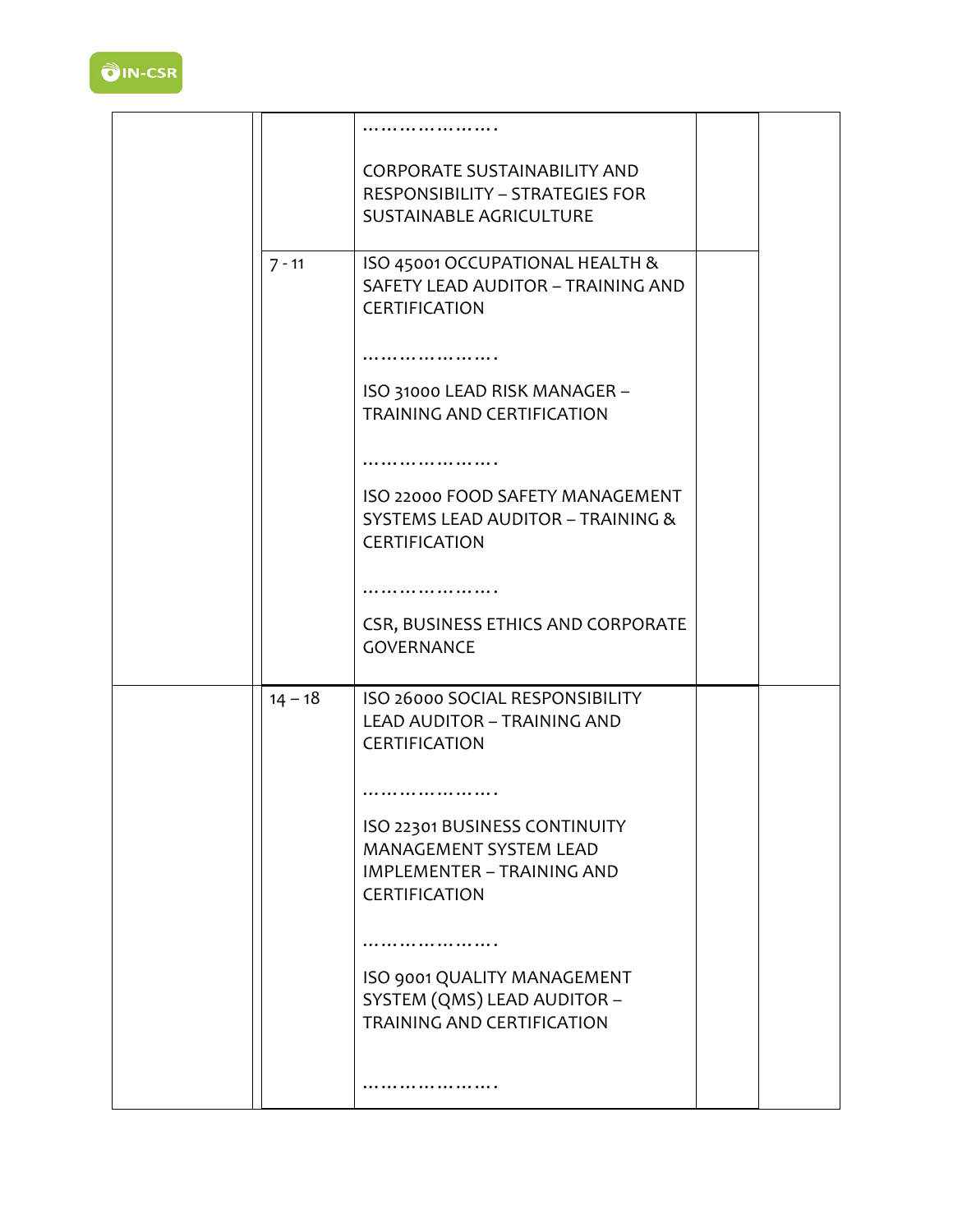

|                  |           | <b>ESG GUIDE FOR INVESTORS -</b>                    |  |
|------------------|-----------|-----------------------------------------------------|--|
|                  |           | <b>EXTRACTIVE INDUSTRY</b>                          |  |
|                  |           |                                                     |  |
|                  |           |                                                     |  |
|                  | $21 - 25$ | ISO 14001 ENVIRONMENTAL                             |  |
|                  |           | <b>MANAGEMENT LEAD AUDITOR -</b>                    |  |
|                  |           | <b>TRAINING AND CERTIFICATION</b>                   |  |
|                  |           |                                                     |  |
|                  |           | .                                                   |  |
|                  |           | ISO 37301 COMPLIANCE MANAGEMENT                     |  |
|                  |           | LEAD IMPLEMENTER - TRAINING &                       |  |
|                  |           | CERTIFICATION                                       |  |
|                  |           |                                                     |  |
|                  |           |                                                     |  |
|                  |           |                                                     |  |
|                  | $21 - 23$ | ISO 31000 RISK MANAGER - TRAINING                   |  |
|                  |           | <b>AND CERTIFICATION</b>                            |  |
|                  |           |                                                     |  |
|                  |           |                                                     |  |
|                  |           | SOCIAL IMPACT AND RISK ASSESSMENT                   |  |
|                  |           |                                                     |  |
|                  | $28 - 4$  |                                                     |  |
| <b>FEB/MARCH</b> |           | ISO 20400 SUSTAINABLE<br>PROCUREMENT LEAD MANAGER - |  |
|                  |           |                                                     |  |
|                  |           | TRAINING AND CERTIFICATION                          |  |
|                  |           | .                                                   |  |
|                  |           |                                                     |  |
|                  |           | ISO 21500 PROJECT MANAGEMENT LEAD                   |  |
|                  |           | <b>ASSESSOR - TRAINING AND</b>                      |  |
|                  |           | CERTIFICATION                                       |  |
|                  |           |                                                     |  |
|                  |           |                                                     |  |
|                  |           |                                                     |  |
|                  |           | ISO 22000 FOOD SAFETY MANAGEMENT                    |  |
|                  |           | SYSTEMS LEAD IMPLEMENTER -                          |  |
|                  |           | <b>TRAINING &amp; CERTIFICATION</b>                 |  |
|                  |           |                                                     |  |
|                  |           |                                                     |  |
|                  |           | MONITORING, EVALUATION, AND                         |  |
|                  |           | <b>IMPACT ASSESSMENT</b>                            |  |
|                  |           |                                                     |  |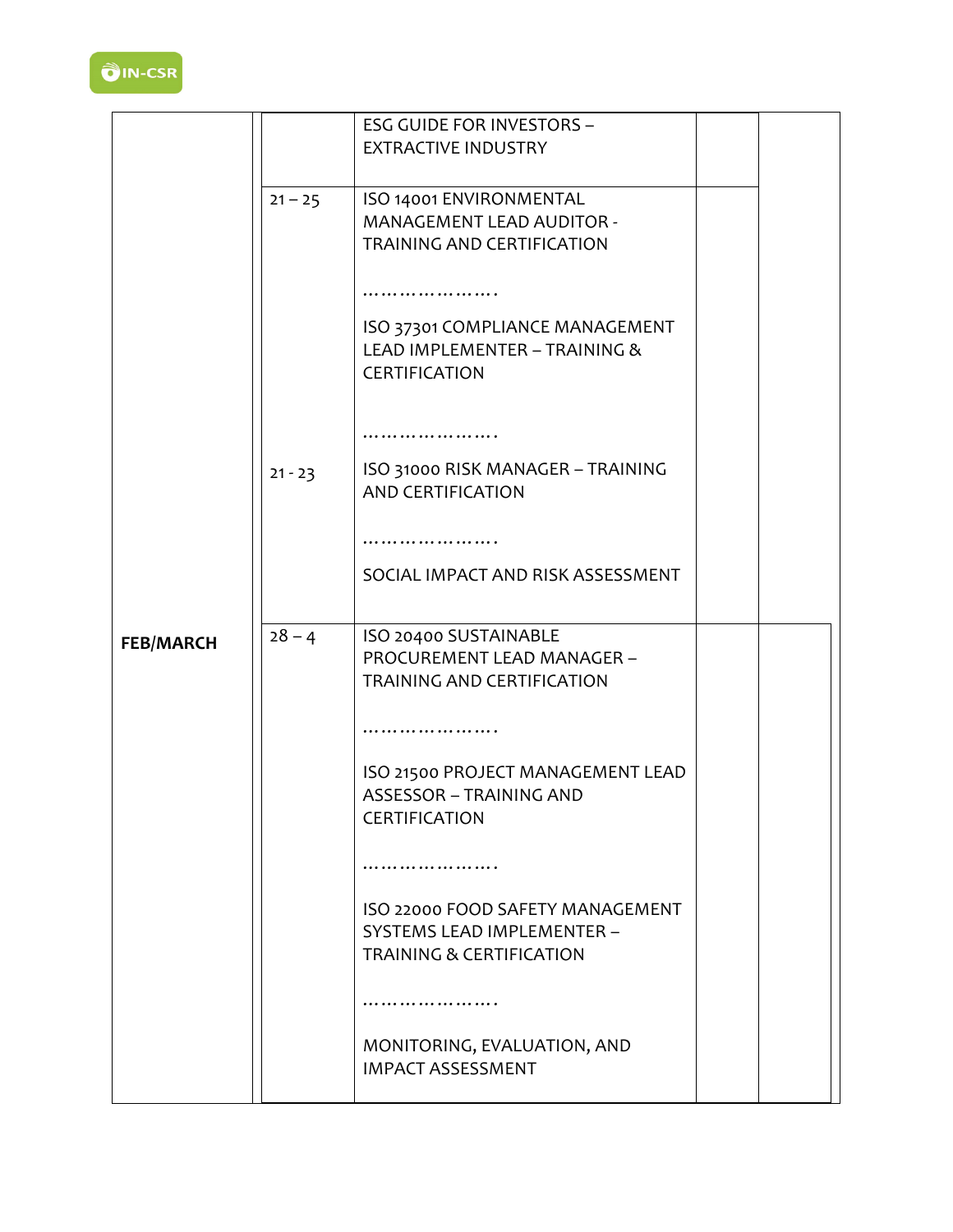

| $6 - 11$  | ISO 26000 SOCIAL RESPONSIBILITY    |  |
|-----------|------------------------------------|--|
|           | LEAD IMPLEMENTER - TRAINING AND    |  |
|           | CERTIFICATION                      |  |
|           |                                    |  |
|           |                                    |  |
|           |                                    |  |
|           |                                    |  |
|           | ISO 22301 BUSINESS CONTINUITY      |  |
|           | MANAGEMENT SYSTEM LEAD AUDITOR     |  |
|           | - TRAINING AND CERTIFICATION       |  |
|           |                                    |  |
|           |                                    |  |
|           |                                    |  |
|           |                                    |  |
|           | ISO 31000 LEAD RISK MANAGER -      |  |
|           | <b>TRAINING AND CERTIFICATION</b>  |  |
|           |                                    |  |
|           |                                    |  |
|           |                                    |  |
|           | SUSTAINABILITY PRINCIPLES AND      |  |
|           | MANAGEMENT FOR PRACTITIONERS'      |  |
|           |                                    |  |
|           |                                    |  |
|           |                                    |  |
|           |                                    |  |
|           |                                    |  |
|           |                                    |  |
| $14 - 18$ | ISO 45001 OCCUPATIONAL HEALTH &    |  |
|           | SAFETY LEAD IMPLEMENTER -          |  |
|           | <b>TRAINING AND CERTIFICATION</b>  |  |
|           |                                    |  |
|           |                                    |  |
|           |                                    |  |
|           | <b>ISO 9001 QUALITY MANAGEMENT</b> |  |
|           | SYSTEM (QMS) LEAD AUDITOR -        |  |
|           | <b>TRAINING AND CERTIFICATION</b>  |  |
|           |                                    |  |
|           |                                    |  |
|           |                                    |  |
|           | ISO 37301 COMPLIANCE MANAGEMENT    |  |
|           | LEAD AUDITOR - TRAINING &          |  |
|           | <b>CERTIFICATION</b>               |  |
|           |                                    |  |
|           |                                    |  |
|           |                                    |  |
|           | UNDERSTANDING THE CONCEPTS OF      |  |
|           | HUMAN RIGHTS DUE DILIGENCE         |  |
|           |                                    |  |
|           |                                    |  |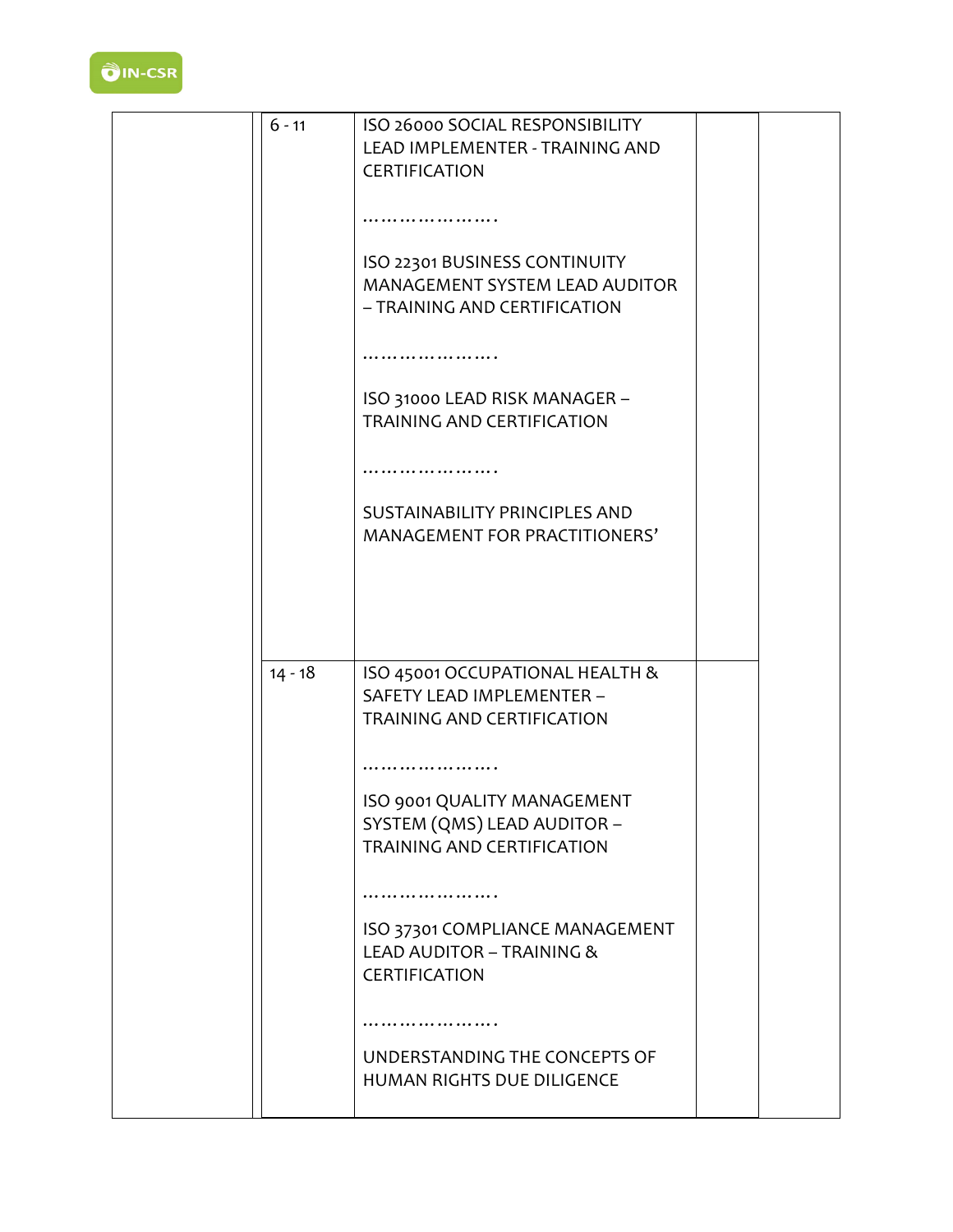|                  | $21 - 25$ | ISO 14001 ENVIRONMENTAL<br>MANAGEMENT LEAD IMPLEMENTER -<br><b>TRAINING AND CERTIFICATION</b>                            |  |
|------------------|-----------|--------------------------------------------------------------------------------------------------------------------------|--|
|                  |           |                                                                                                                          |  |
|                  |           | ISO 27001 INFORMATION SECURITY<br>MANAGEMENT SYSTEM (ISMS) LEAD<br><b>AUDITOR - TRAINING AND</b><br><b>CERTIFICATION</b> |  |
|                  |           |                                                                                                                          |  |
|                  |           | ISO 28000 SUPPLY CHAIN SECURITY<br>MANAGEMENT SYSTEM LEAD AUDITOR<br>- TRAINING AND CERTIFICATION                        |  |
|                  |           | .                                                                                                                        |  |
|                  |           | SUSTAINABLE MANUFACTURING -<br>MANAGING DIRECT AND INDIRECT<br>ENVIRONMENTAL AND SOCIAL RISKS                            |  |
| <b>MARCH/APR</b> | $28 - 1$  | ISO 26000 SOCIAL RESPONSIBILITY<br><b>LEAD AUDITOR - TRAINING AND</b><br><b>CERTIFICATION</b>                            |  |
|                  |           |                                                                                                                          |  |
|                  | $28 - 30$ | ISO 31000 RISK MANAGER - TRAINING<br><b>AND CERTIFICATION</b>                                                            |  |
|                  |           |                                                                                                                          |  |
|                  |           | ISO 20400 SUSTAINABLE<br>PROCUREMENT LEAD MANAGER -<br>TRAINING AND CERTIFICATION                                        |  |
|                  |           |                                                                                                                          |  |